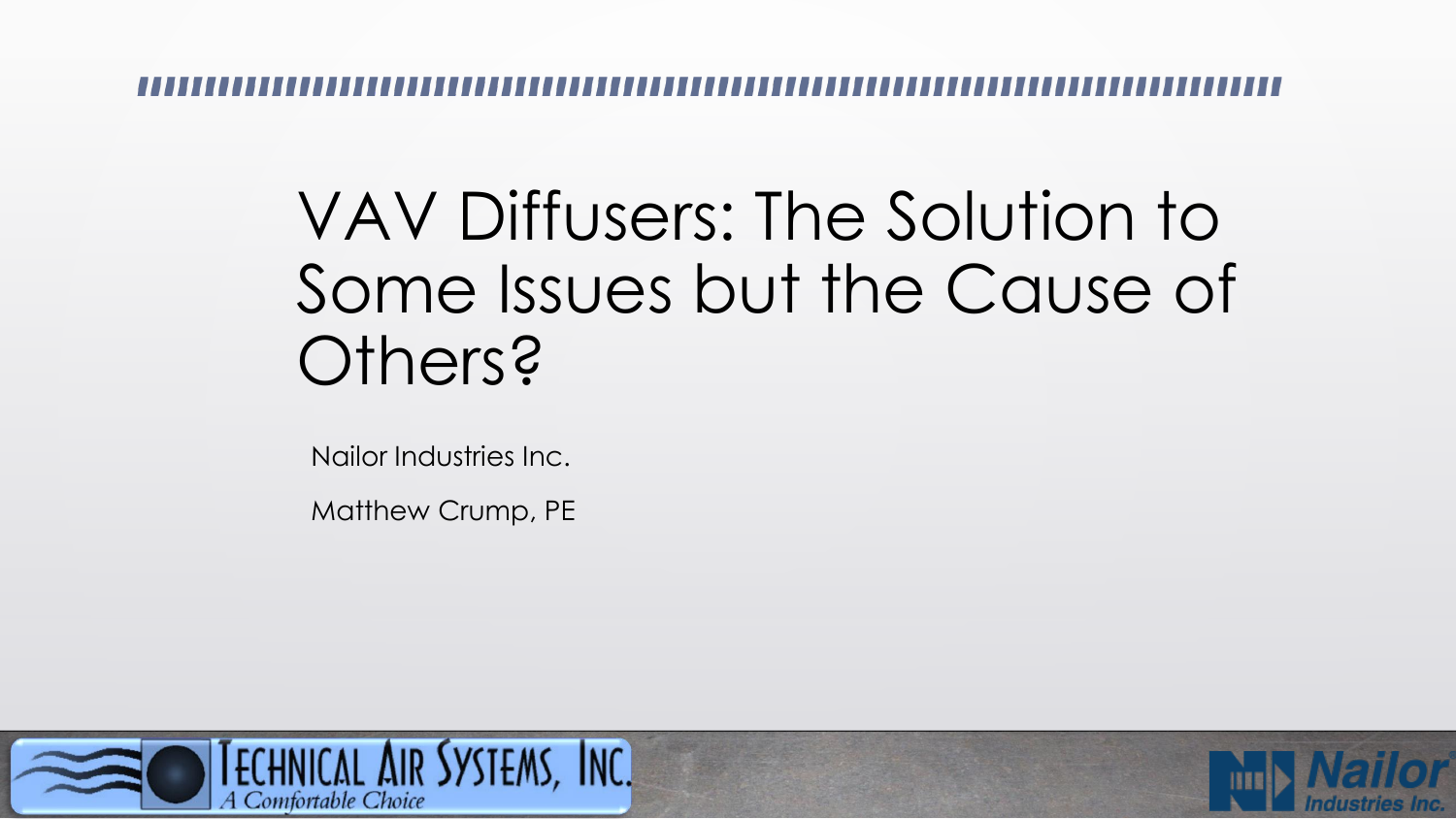#### Background

- Over-cooling in summer/over-heating in winter impacts occupant comfort
- There are several solutions for this issue. These include:
	- Rebalancing the system
	- Adding Terminal Units for those spaces
	- Adding a VAV Diffuser
		- **Nailor is currently in the process of adding a VAV diffuser to its portfolio**
- The use of a VAV Diffuser requires:
	- Understanding of the design
	- How they work
	- Limitations
	- System considerations associated with the product





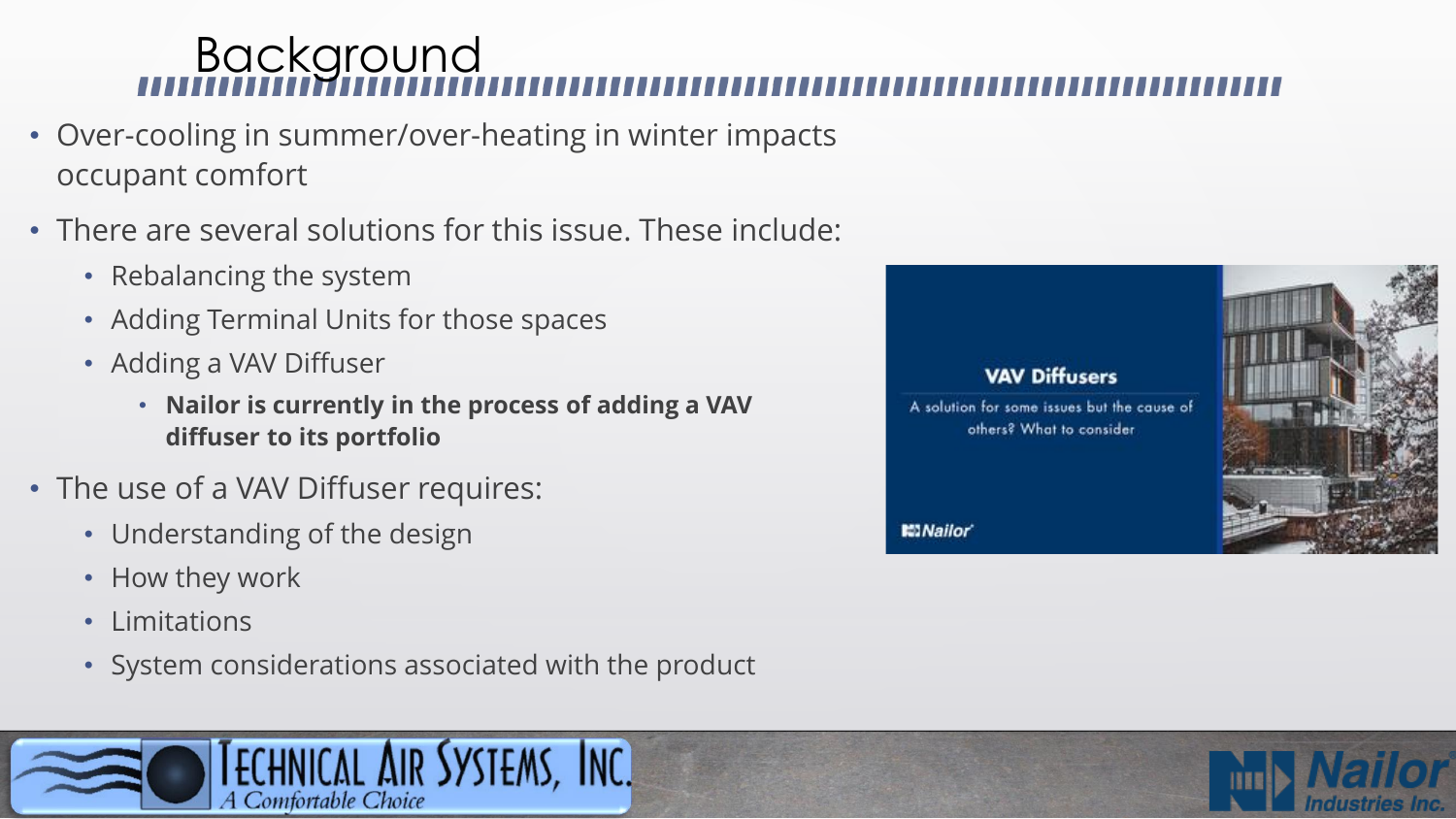# VAV Diffusers Overview



- The diffuser includes:
	- Actuator
	- Linkage
	- Plate damper
	- Diffuser
- Ductwork from the AHU is connected to the diffuser in the same way it connects to a standard diffuser
- Associated thermostat is in the space and is wired to the UNI VAV controller
- The diffuser controls provide ability to link several diffusers to be controlled by a single thermostat





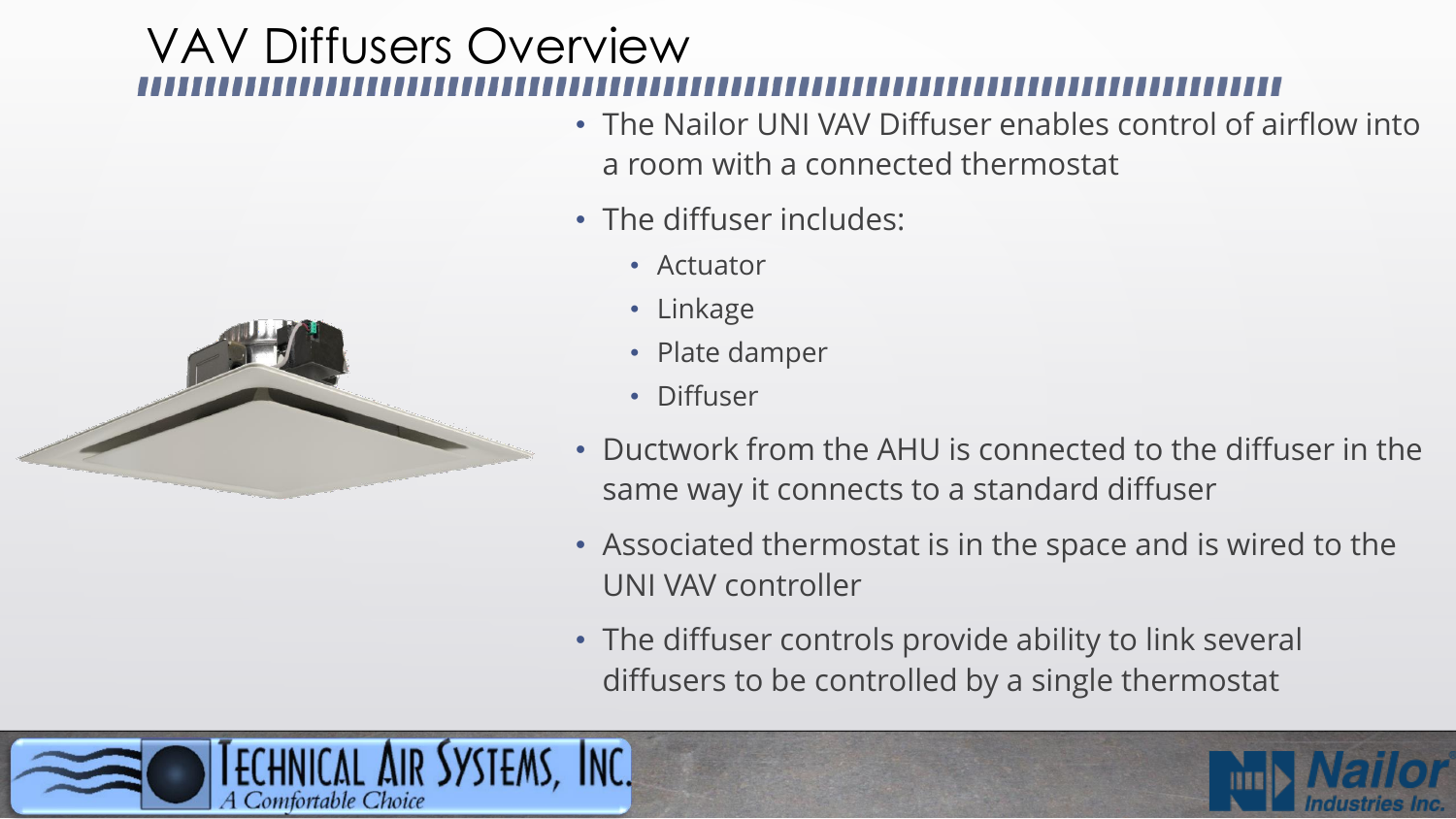## VAV Diffusers Operation

- **IF** room temperature is below thermostat setting during cooling,
- **THEN** an actuator in the diffuser will close an integral damper to reduce the airflow.
	- This will result in less overcooling of the space.
- The diffuser would work in opposite direction during heating
	- **IF** room temperature is below the thermostat set point
	- **THEN** the damper opens to increase heating
- These devices are pressure dependent
	- The airflow control is dependent on the pressure supplied to them
	- They do not affect the overall control of the system.
- When the UNI VAV is added to an existing VAV or constant volume system controlled by a thermostat in another zone there are some limitations.





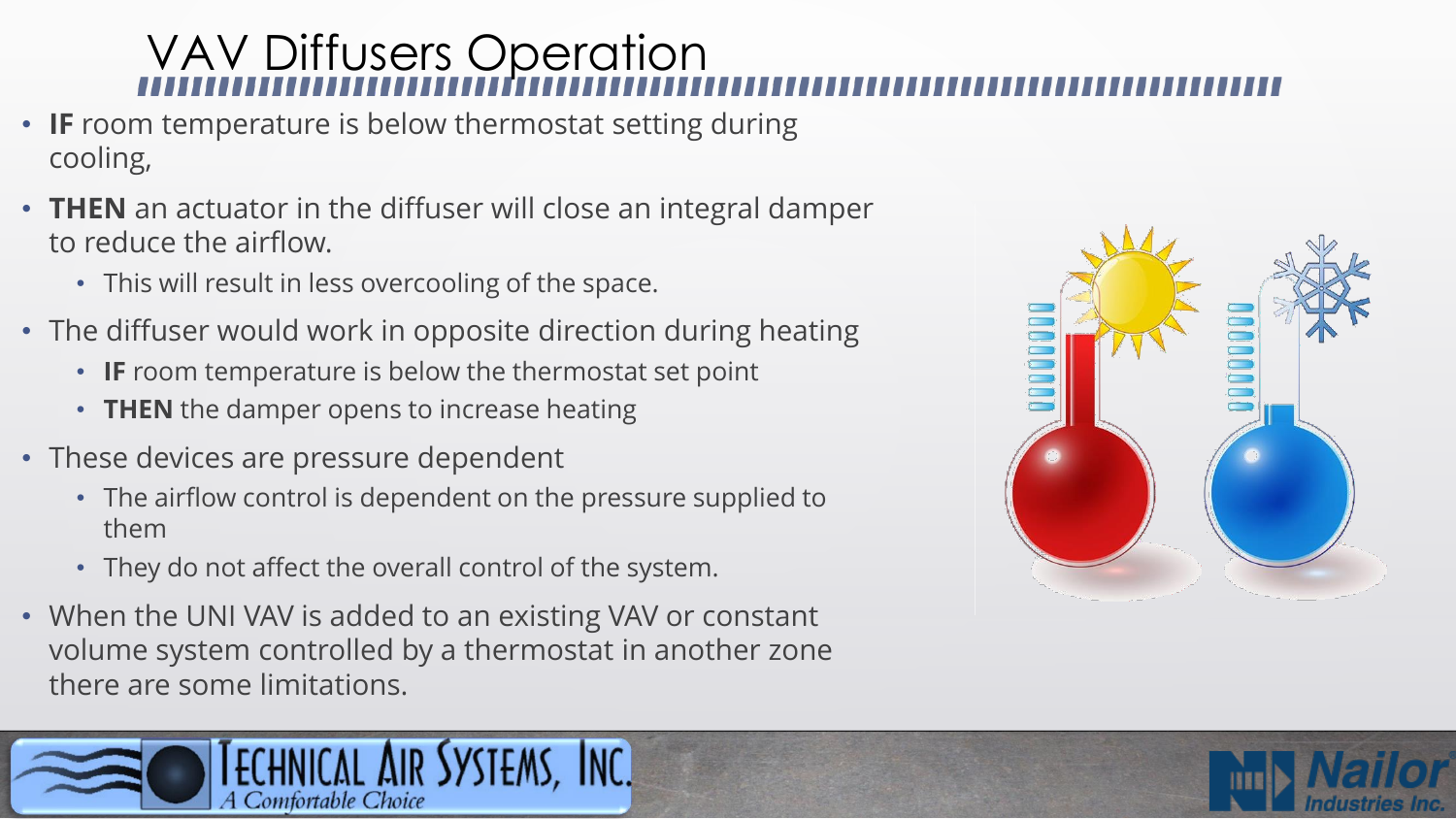# Application Example

- Zone is served by a terminal unit
	- controlled by a thermostat in Office #1.
- Occupant in Office #3 complains of being too cold in summer/hot in winter.
- One option to solve problem:
	- Move thermostat serving terminal unit to Office #3.
- The deciding factor for this solution would probably be office politics.
	- Which occupant is more powerful?
		- **IF** it is Office #3's occupant
		- **THEN** this is an acceptable solution.
		- If not, this probably wouldn't fly. In this case, installing a VAV diffuser would be an option.





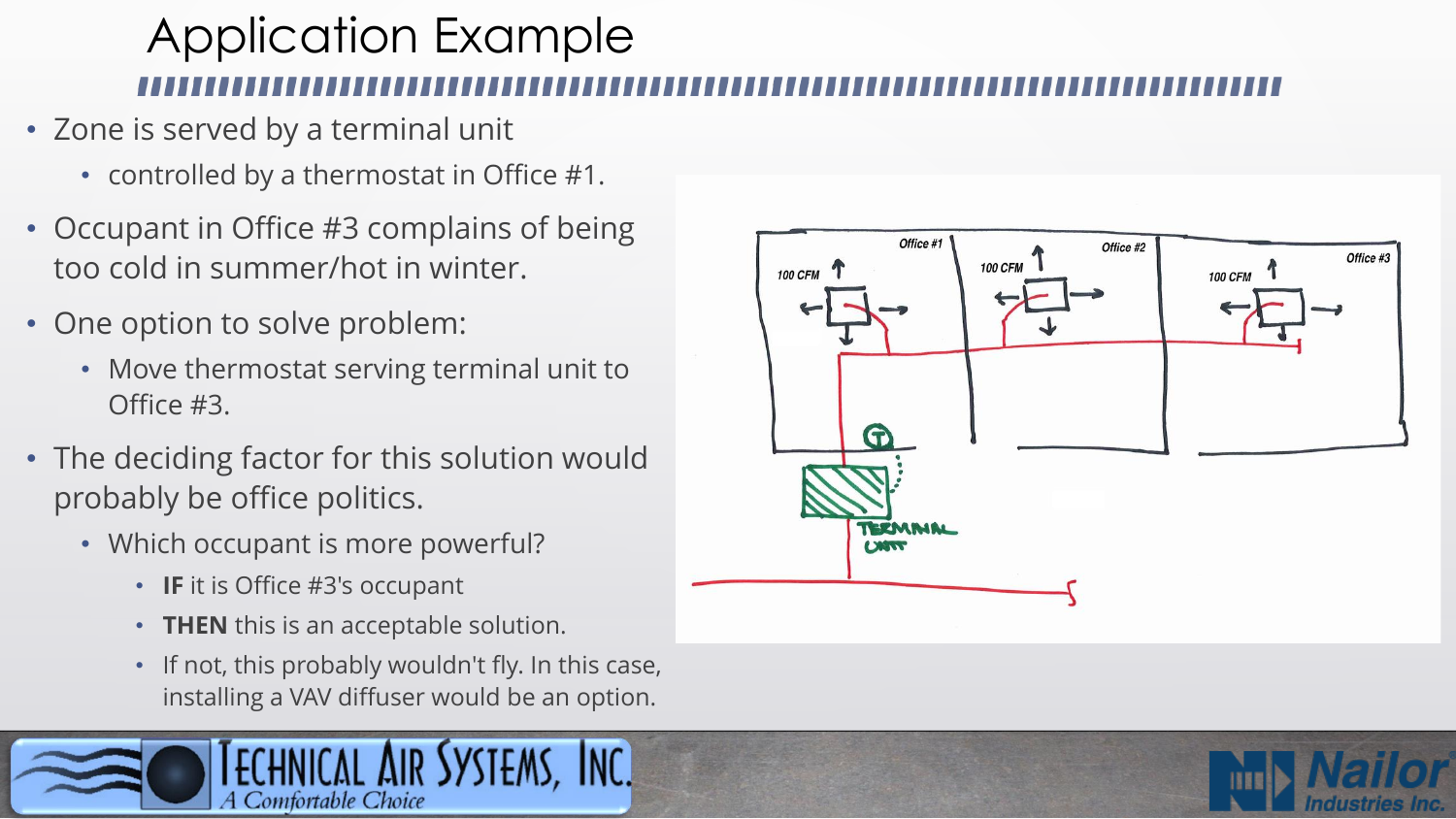# Continued Application Example



- Assume diffuser supplies 100 CFM
- **IF** 100 CFM supplied to Office #3 causes temperature to fall below the VAV diffuser thermostat set point
- **THEN** diffuser damper will close to reduce airflow.
	- As a result, the reduction in airflow to Office #3 diverts to Offices 1&2.
	- Increased airflow could cause Office #1 to be over-cooled,
		- Resulting in the damper on the Terminal Unit closing to achieve 100 CFM in Office #1 once again.
- VAV diffuser is pressure dependent
	- Closing Terminal Unit damper will cause lower pressure and airflow through diffuser.
	- Lower airflow could affect the space temperature in Office #3 and cause the damper to open to increase airflow.
	- Equilibrium will eventually result between Terminal Unit and VAV diffuser to satisfy both room temperature set-points.



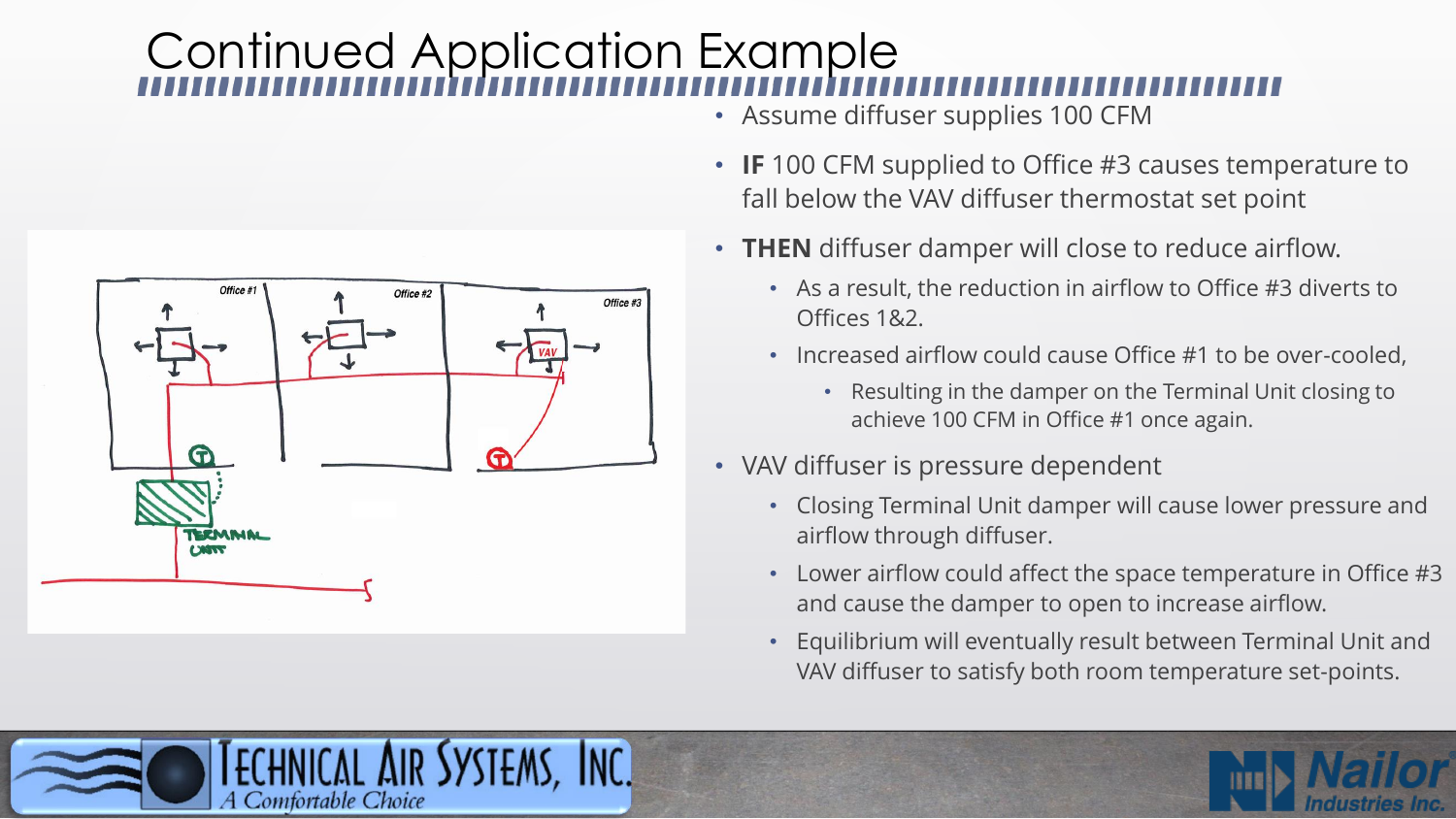## Continued Application Example

| <b>Situation</b>                                               | Office #1<br>(CFM) | Office #2<br>(CFM) | Office #3<br>(CFM) |
|----------------------------------------------------------------|--------------------|--------------------|--------------------|
| <b>Starting Point</b>                                          | 100                | 100                | 100                |
| Office 3 is over cooled so the UNI VAV damper closes           | 105                | 105                | 90                 |
| Office 1 becomes overcooled so the Terminal Unit Damper closes | 100                | 100                | 80                 |
| Office 3 now is undercooled so the UNI VAV damper opens        | 95                 | 95                 | 90                 |
| ETC, units Equilibrium is achieved                             | 100                | 100                | 90                 |





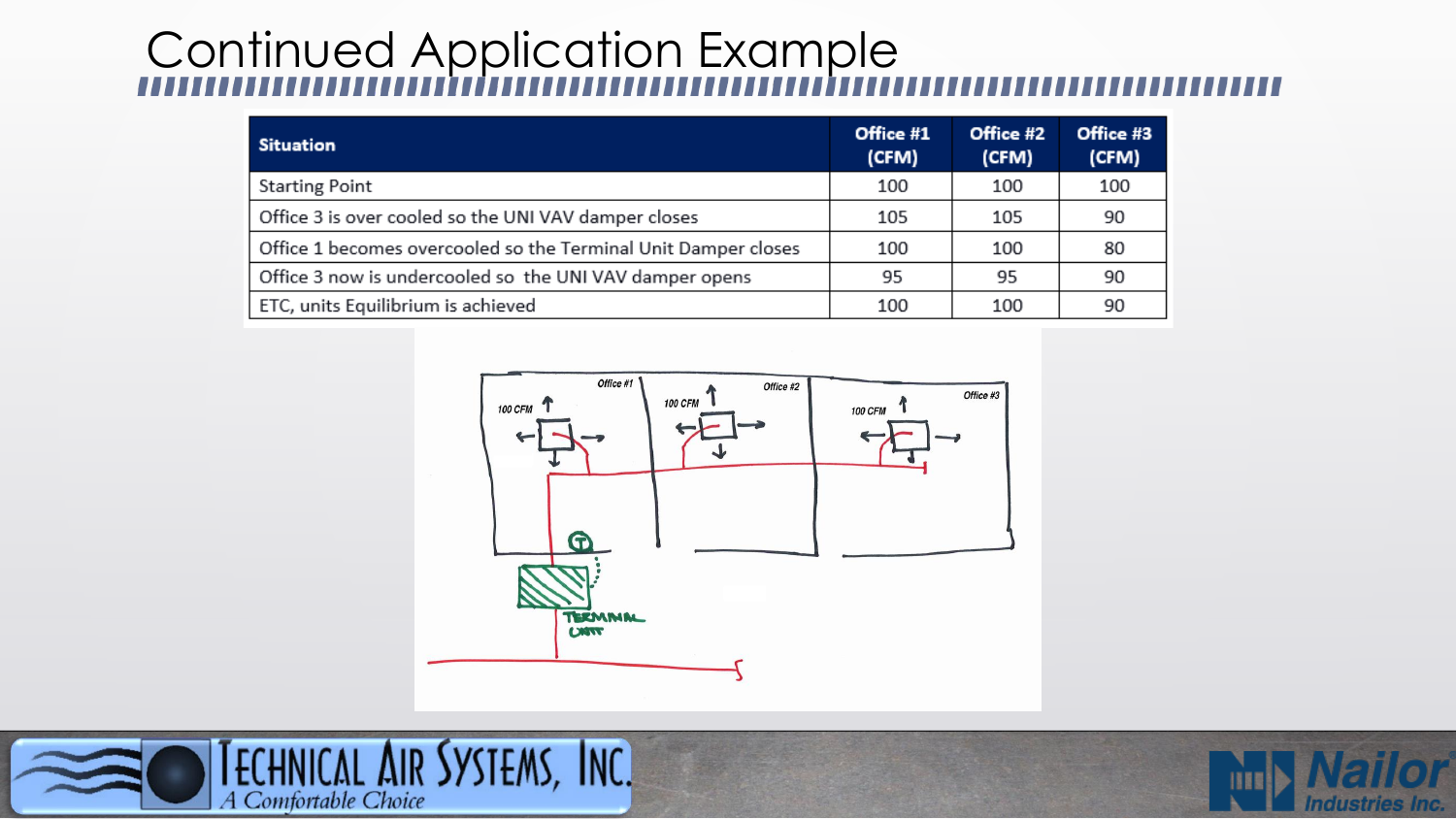## Limitations Example



- During the cooling mode, Office #3 experiences temperatures above the set-point
	- The damper in the diffuser will open to allow more airflow.
	- Once damper is completely open, diffuser will not supply additional air.
	- Maximum airflow to room would be the original 100 CFM.
	- A VAV diffuser will only help reduce overcooling in cooling mode/ overheating in heating mode.
		- It cannot increase cooling or heating.
- In this example, one diffuser in system replaced with VAV diffuser.
	- With just one diffuser, system will have to find equilibrium when either VAV Diffuser or terminal unit change airflow settings
	- Addition of a VAV diffuser to every office could result in continuous "hunting" by the different dampers, resulting in a chaotic system.
	- One solution to this problem would be to change the operation of the terminal unit to be constant pressure.



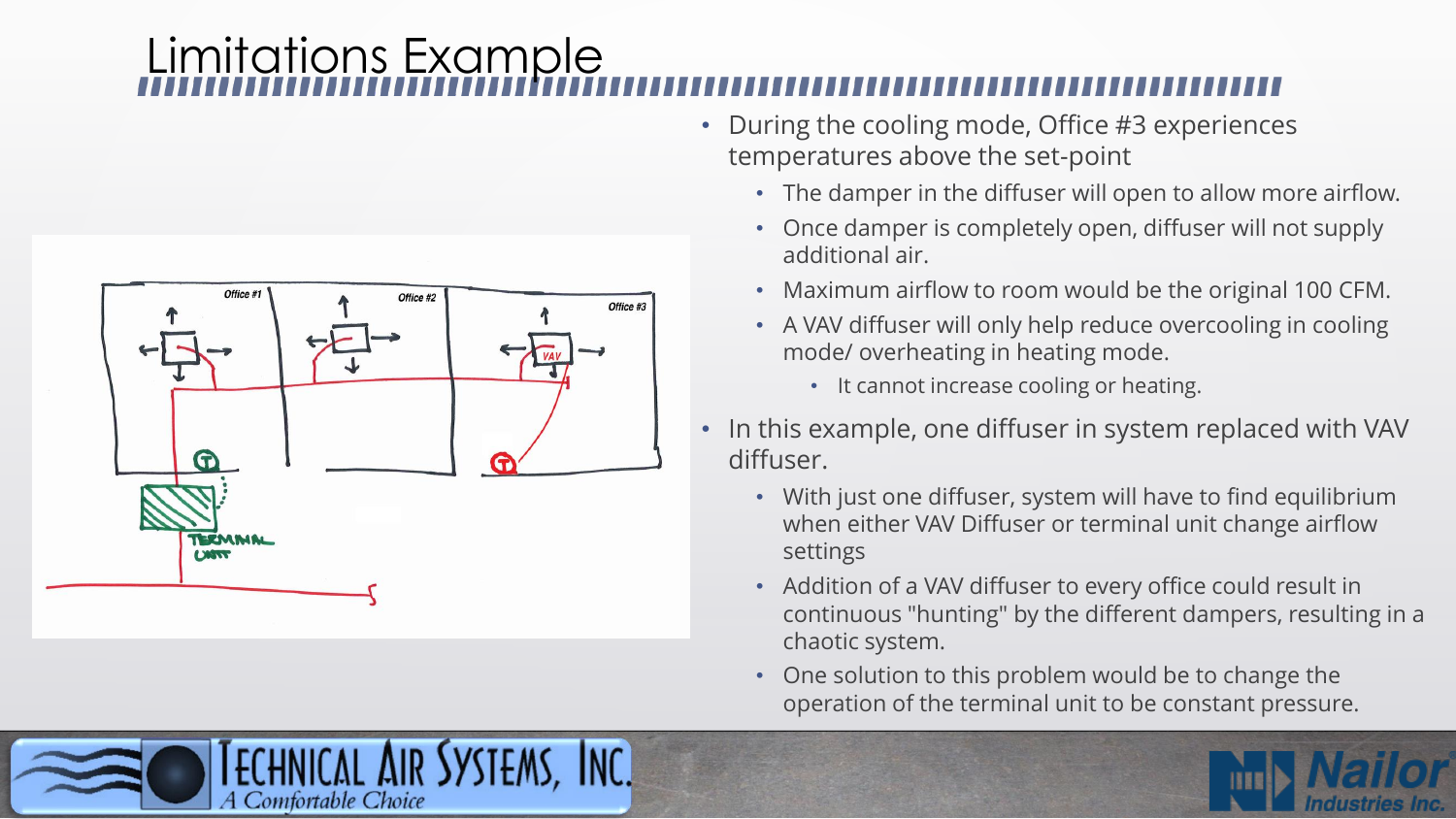## VAV Controls

- To measure and control airflow, Terminal units include:
	- Flow sensor
		- Measures the total pressure and static pressure to determine the velocity pressure of the duct
	- Controller/actuator
		- Uses flow sensor information to calculate the airflow
		- Modulates the damper to satisfy the set-point in the space.
	- Damper
- Another way to control airflow to a zone is to monitor the pressure in the downstream ductwork and modulate the damper to maintain a constant pressure.
	- If the design included VAV diffusers in every office, maintaining constant pressure in the supply duct downstream of the terminal unit.





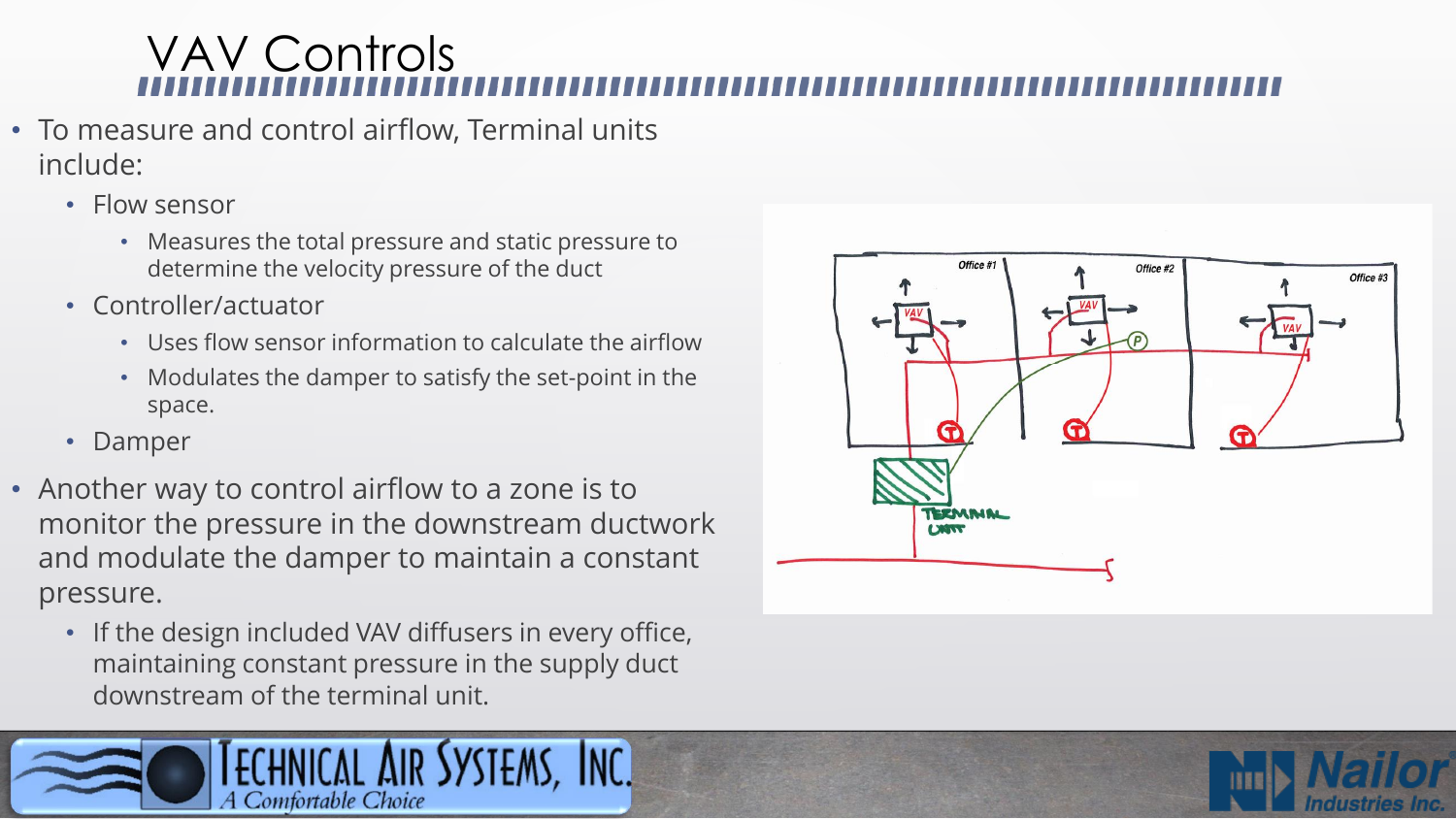## VAV Controls Continued



- Scenario: If all three VAV diffusers were wide open each office would supply 100 CFM.
	- If Office #2 became over cooled, VAV diffuser damper would close.
		- This would increase the pressure in the Terminal Unit ductwork.
		- In response, the terminal unit damper would close (reduce airflow) to maintain the constant pressure in the ductwork.
	- If one of the zones could not meet the set-point with the maximum 100 CFM, the pressure set point could be increased so that all diffusers supplied more CFM.
		- The individual dampers in the VAV diffusers would then ensure their respective zones would not be overcooled/overheated.



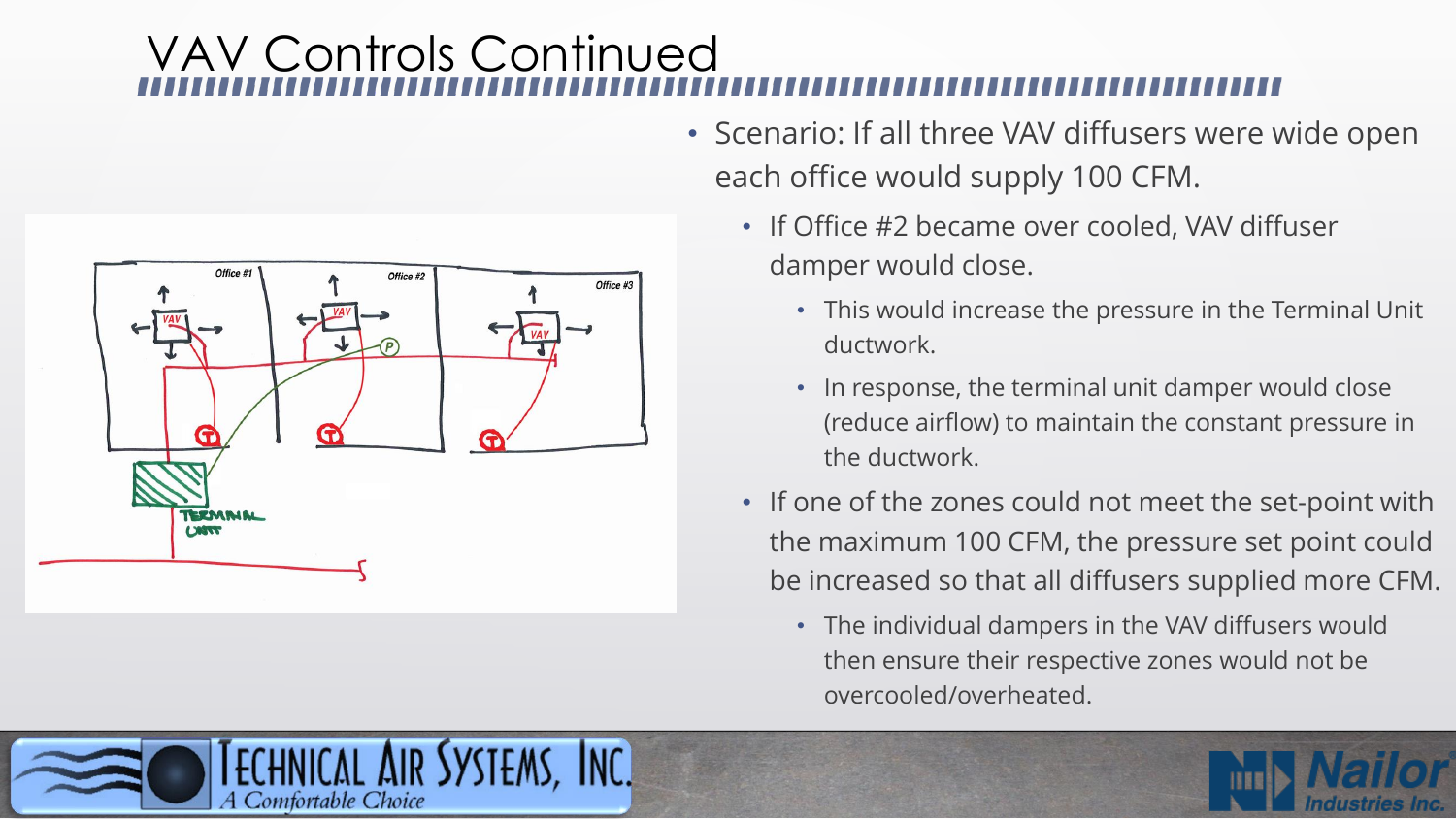# Constant Volume Systems

- All examples above have assumed a variable volume system (VAV).
- These diffusers can work with constant volume systems, such as a DX rooftop unit.
	- These units are either on/off controls and deliver constant airflow when they're on.
	- DX cooling coils deliver a constant amount of cooling and rely on this airflow to operate.
- Using multiple VAV diffusers with a constant volume system could restrict the airflow through the coil causing it to freeze.
	- To combat this issue, excess pressure in ductwork must have a method to release using a dedicated bypass damper in ductwork or a bypass relief collar on diffuser.





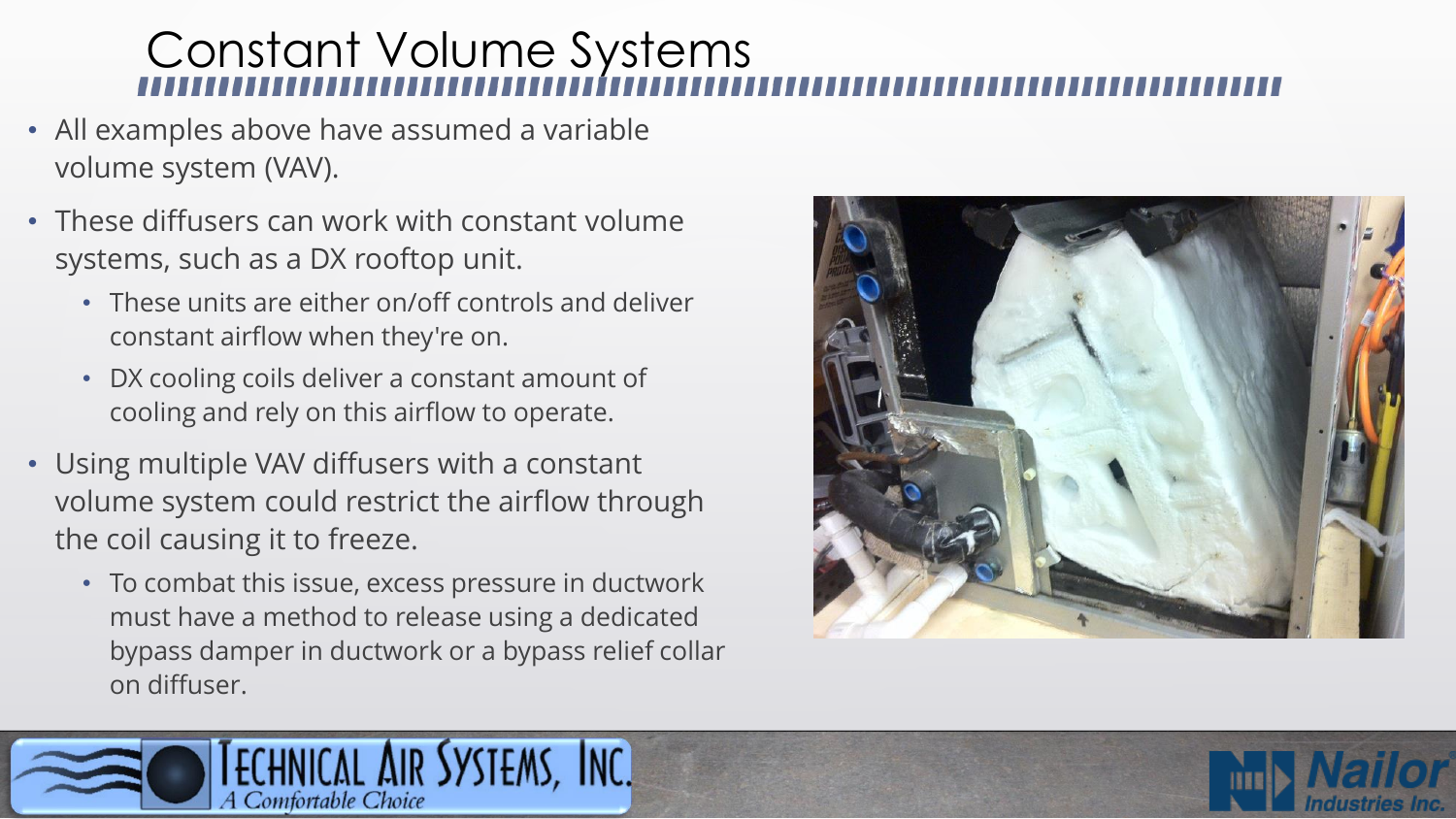#### **Considerations**



- Adding VAV Diffusers can be a simple fix when an occupant isn't comfortable.
- However, the information above must be considered to ensure comfort is maintained.